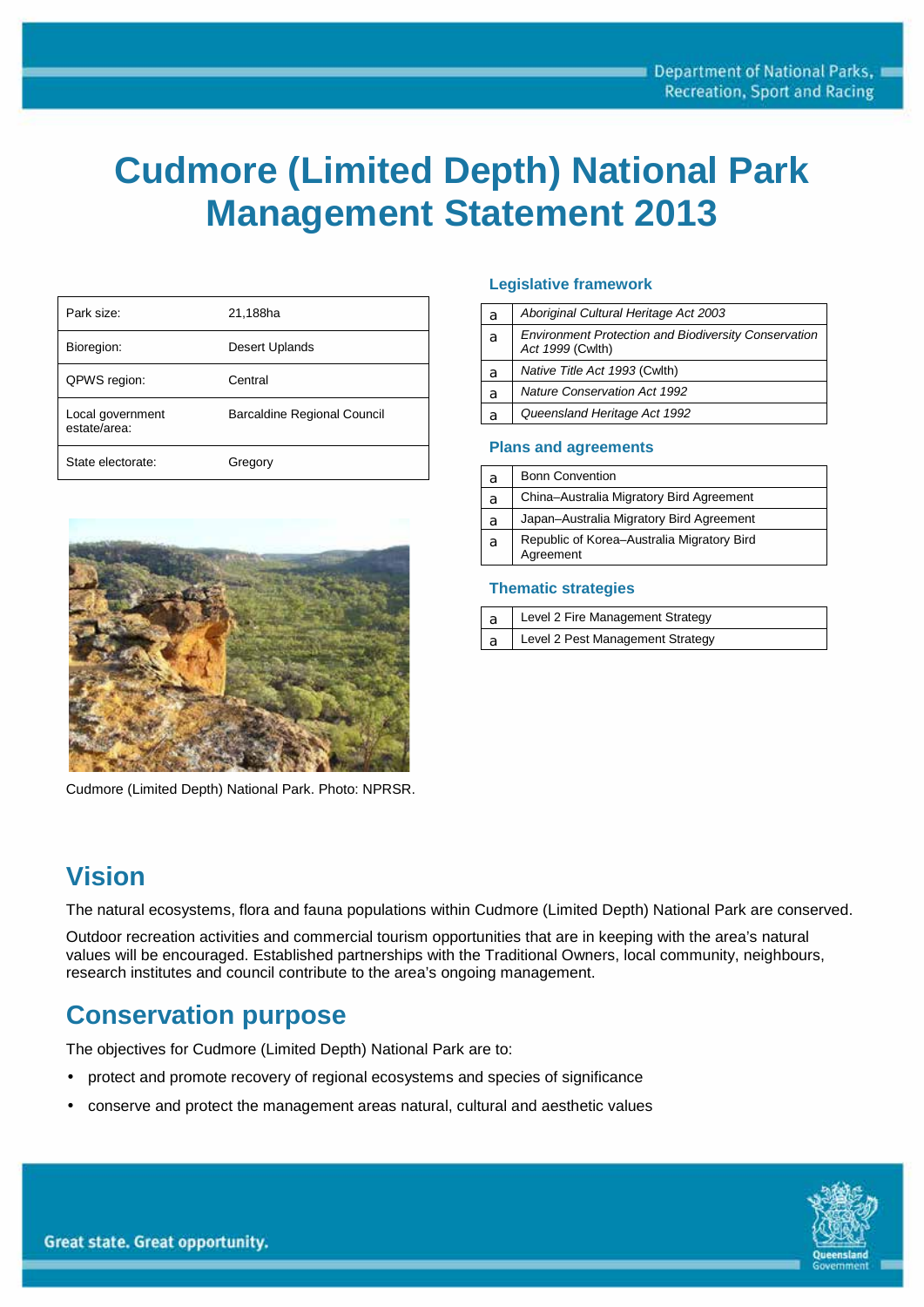- recognise and respect the interest and rights of Traditional Owners by cooperatively protecting and managing cultural heritage places of significance
- provide sustainable outdoor recreation opportunities, where appropriate
- provide direction and actions to protect the values of the area through appropriate research and monitoring
- foster working relationships with interested parties to build stronger partnerships to assist management.

# **Protecting and presenting the area's values**

#### **Landscape**

Cudmore (Limited Depth) National Park is located approximately 100km north-west of Alpha Township and 130km west of Clermont in the Barcaldine Regional Council and the Desert Uplands Bioregion.

The management area holds sandstone ridges and valleys, red sandy soils and intact remnant vegetation. The sandstone ridges and gullies in the north compare with similar landforms to the Carnarvon Ranges. The management area is situated within the Galilee Basin in a sequence of late Carboniferous to Middle Triassic sedimentary rocks. These geological features provide a scenic backdrop to the open agricultural landscape.

## **Regional ecosystems**

The vegetation communities in the management area are largely intact, except for an area of brigalow *Acacia harpophylla* which has regenerated significantly after being cleared for past agricultural purposes. Twenty-one regional ecosystems are mapped for Cudmore (Limited Depth) National Park. Fourteen of these regional ecosystems are poorly represented on any other Queensland Parks and Wildlife Service (QPWS) estate; four of those are listed as of concern and one endangered under their biodiversity status (Table 1).

#### **Native plants and animals**

Cudmore (Limited Depth) National Park is the distribution limit for the plant species *Corymbia clandestine* which is restricted to the Drummond Range. *Corymbia clandestina* is of conservation significance under the Nature Conservation (Wildlife) Regulation 2006 and under the *Environment Protection and Biodiversity Conservation Act 1999* (EPBC) (Table 2). This species grows on hillsides where it forms a minor component of woodland dominated by *Eucalyptus crebra*.

In 2001 a fauna survey of Cudmore (Limited Depth) National Park reported five amphibians, 94 bird, 31 mammals and 34 reptiles. A fauna survey on the adjacent Alpha Coal project site recorded the little pied bat *Chalinolobus picatus* (Hancock Galilee 2011). This species is listed as near threatened under State legislation (Table 2). They occur in a wide variety of arid, open habitats including dry open forests and roost in caves, mines and tree hollows.

Several animal species in the Cudmore (Limited Depth) National Park are at or near their distribution limits. The chestnut-rumped thornbill *Acanthiza uropygialis* is at or near its northern distribution limit in Cudmore (Limited Depth) National Park, where it is found commonly in forests with thick understorey. The grey-fronted honeyeater *Lichenostomus plumulus* and desert mouse *Pseudomys desertor* both reach the eastern limit of their distribution. The koala *Phascolarcotus cinereus,* listed as vulnerable (EPBC), reaches the western limit of its distribution within the vicinity of the national park (Table 2). The heathland communities are a haven for the many bird species within the park.

Even though the black-throated finch *Poephila cincta cincta* has not been recorded on Cudmore (Limited Depth) National Park to date, it is expected that the area will become an important refuge for them in the future as their habitat is cleared for agricultural or resource extraction purposes. Future management needs to ensure that the current extent of diverse grassy woodlands with effective pest control provides suitable habitat for the conservation of this and other species.

## **Aboriginal culture**

A native title claim by the Wangan and Jagalingou people (QC2004/006) and the Bidjara people #7 (QC2012/018) exist over the management area. No formal cultural heritage assessments have been undertaken in the management area; however, some artefacts and cultural sites are known to exist, including artwork on sandstone overhangs. It is important for QPWS to work with the Traditional Owners to identify cultural connections and ensure appropriate measures are taken to protect known sites and areas.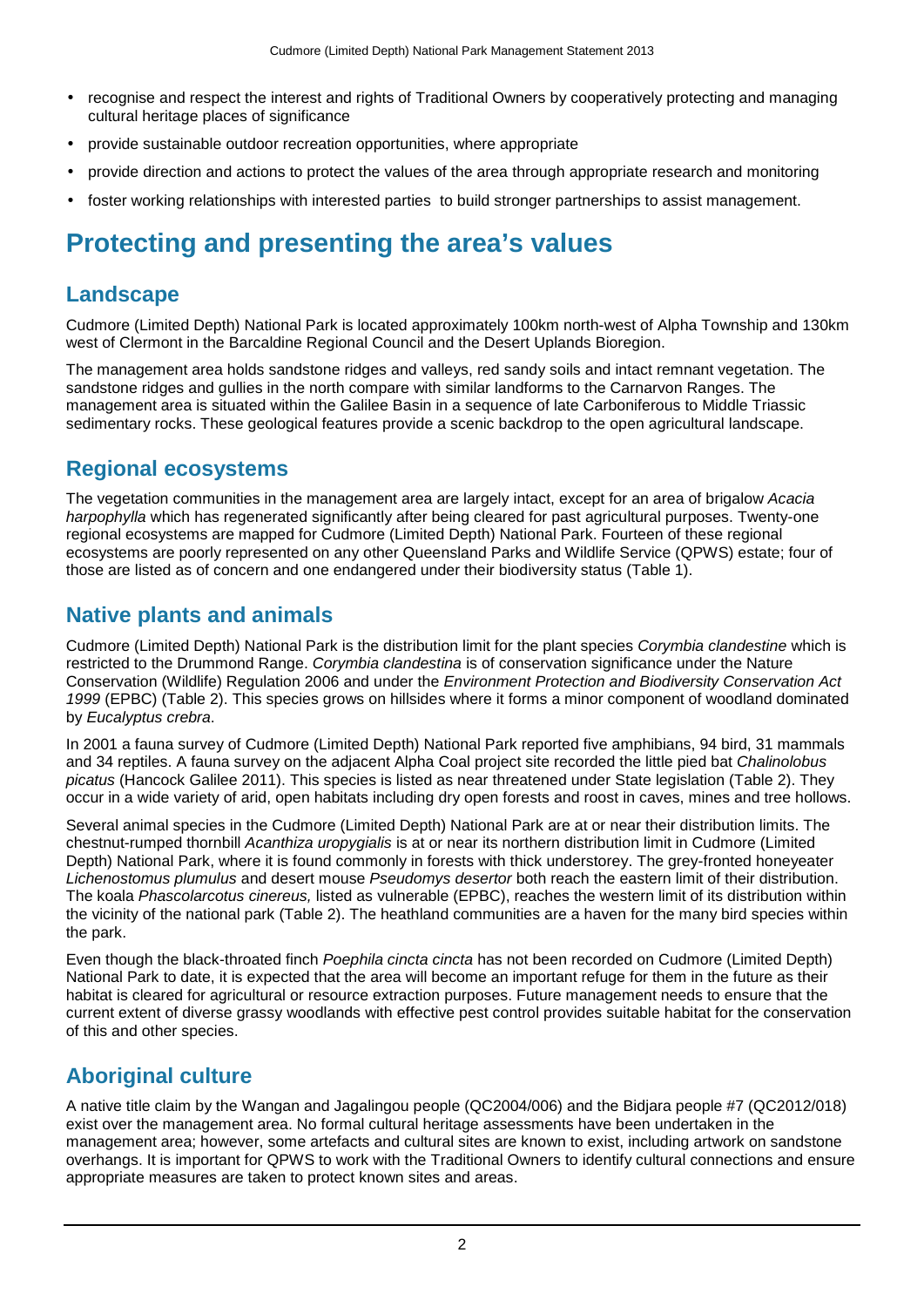#### **Shared-history culture**

Cudmore (Limited Depth) National Park was a cattle property until 1998. Infrastructure including cattle and horse holding yards glimpse into pastoral life in the area.

#### **Tourism and visitor opportunities**

With an increase in activity by the resources industry in the region, the spectacular geology and natural environments on Cudmore (Limited Depth) National Park will become greater draw cards for locals and visitors.

Cudmore (Limited Depth) National Park provides low-impact outdoor recreation and appreciation opportunities such as four wheel driving, bushwalking, bird-watching and photography. Wildflowers during the winter and spring months provide a significant visitor and tourism opportunity.

A gazetted road suitable for four-wheel-drive vehicles only, provides access to Cudmore (Limited Depth) National Park through Cudmore Resources Reserve. This road does not provide all weather access and access may not be possible after rain. There are currently no visitor facilities provided. Visitors must be completely self-reliant. Visitors are encouraged to inform others of their intended trip to the area. Cudmore (Limited Depth) National Park provides a remote experience in a natural landscape.

#### **Education and science**

The management area provides abundant opportunities for scientific research and monitoring including the presence and distribution of flora and fauna species of significance. Research activities conducted on Cudmore (Limited Depth) National Park require a permit. Results from research and monitoring can benefit the area's management.

## **Partnerships**

QPWS is directly responsible for planning, managing and regulating activities in the management area. Working with Traditional Owners, Barcaldine Regional Council, user groups, emergency services and neighbours in managing the area is highly desirable to achieve the vision. Efficiencies in resource sharing, improved communications, decision making and enhanced on-ground outcomes is to be facilitated, where possible, through working partnerships.

Hancock Coal has proposed a project, Kevin's Corner, which will involve the extraction of material from under the neighbouring Cudmore Resources Reserve. Waratah Coal has a similar development proposal in development. Relationships will be built and maintained to ensure appropriate management and good environmental outcomes.

# **Other key issues and responses**

#### **Pest management**

A Level 2 pest management strategy exists for the park.

Parthenium *Parthenium hysterophorus* occurs in the area; however, the distribution is unknown. Some spraying occurs, in order to ensure control methods are effective, the distribution of this species should be established. Prickly pear *Opuntia* spp. occurs sparsely throughout the management area. Mealey bug (biocontrol) is present and provides some control.

Buffel grass *Cenchrus ciliaris* occurs throughout the area. Heavy buffel infestations in the areas associated with the cleared brigalow communities need to be carefully managed to ensure wildfires do not impact on regrowth. Buffel has the potential to impact directly on natural ecosystems by competing with native species and indirectly by changing fire intensity and frequency.

Low numbers of goats *Capra hircus* and pigs *Sus scrofa* are present. Numbers are stable or declining due to an active shooting program. They are generalist herbivores and will selectively browse but also extensively graze, selecting the highest quality food available. Both species potentially compete with native species for resources and pigs cause erosion of water sources and consume native species such as frogs and earthworms.

Rabbits *Oryctolagus cuniculus* and wild dogs *Canis lupus familiaris* are present in low numbers throughout the management area. Populations are monitored and control will be implemented, if required. Baiting along boundaries for wild dogs in collaboration with neighbours may occur if required.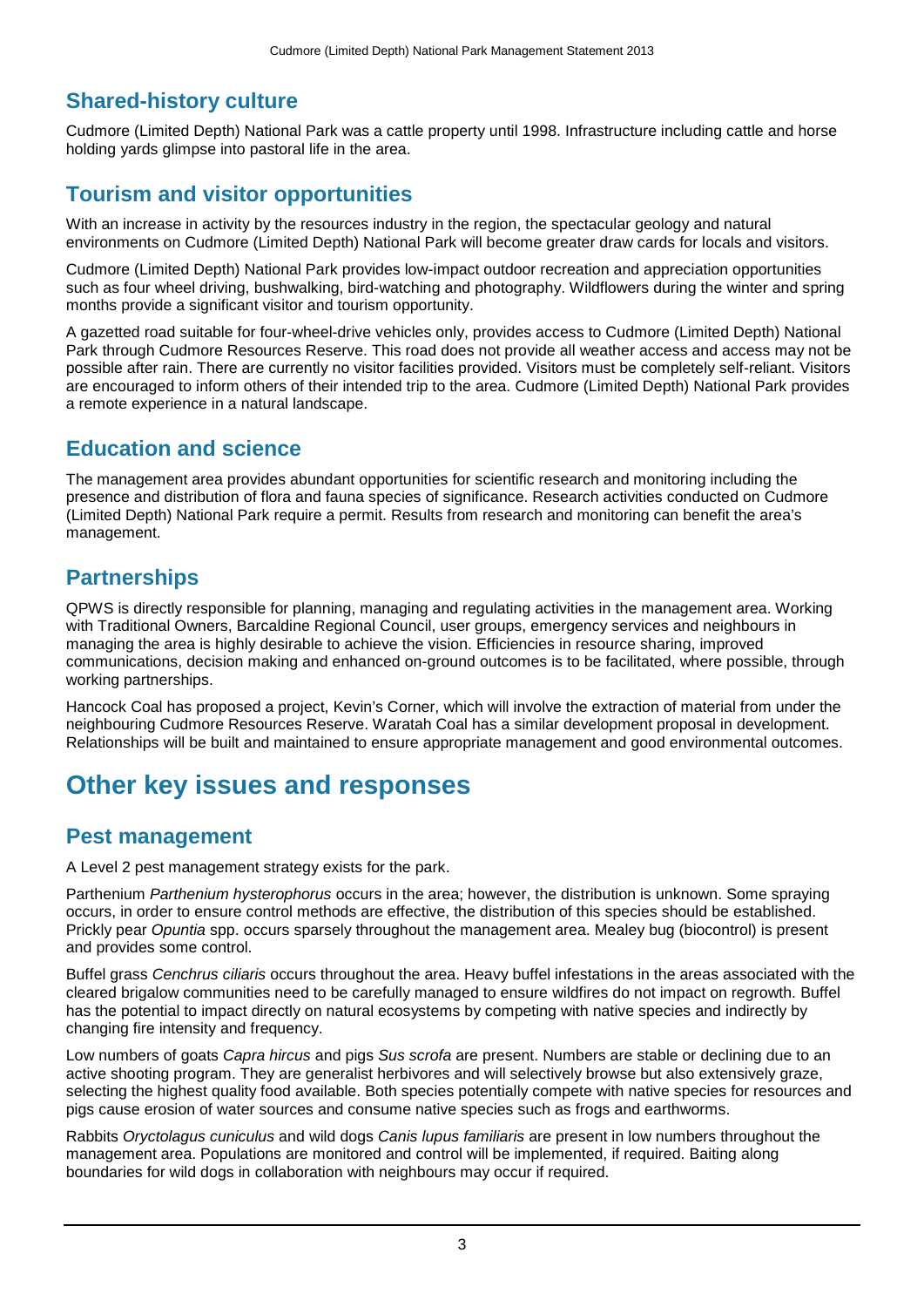One of the main considerations in minimising the risk of pest plant spread throughout the park is vehicle hygiene. particularly for parthenium. Visitors should use wash-down points in surrounding townships prior to and after visiting the park.

#### **Fire management**

A fire management system has been adopted statewide by QPWS which is the primary agency for fire management on protected areas and State forests. Fire strategies provide the overall framework and direction for fire management and are the foundation from which planned burn programs are developed. A fire management strategy exists for Cudmore (Limited Depth) National Park.

The long-term fire management aims for the area are to maintain the current diversity of native plant and animal species while allowing for natural change to ensure the conservation of fire sensitive ecosystems. Several of the vegetation communities including; brigalow *Acacia harpyophylla*, river red gum *Eucalyptus camaldulensis* open woodland and lancewood *Acacia shirleyi* are fire sensitive and fire should be restricted in these communities.

The main threat is inappropriate fire regimes and wildfires. A coordinated approach with neighbouring properties will help to ensure fire is managed appropriately. Appropriate fire regimes will aim to reduce fuel loads with consideration to vegetation type. Planned burn programs occur annually.

#### **Resource use**

Exploration and mineral development approvals exist for Cudmore (Limited Depth) National Park and Cudmore Resources Reserve. Exploration and mineral development licenses are assessed in accordance with the *Environmental Protection Act 1994* and the *Mineral Resources Act 1989*. All mining permits and licences issued on QPWS estate are assessed by Department of Natural Resources and Mines, Department of Environment and Heritage Protection and the Department of National Parks, Recreation, Sport and Racing.

Cudmore (Limited Depth) National Park was gazetted to a depth of 50m in recognition of the coal resources that exist in the area. Any mining activity will need to ensure the significant scenic and natural values associated with the sandstone scarps are not impacted by subsidence.

# **References**

Hancock Galilee Pty Ltd 2011, *Kevins Corner Project Environmental Impact Statement*, Vol 1 2011.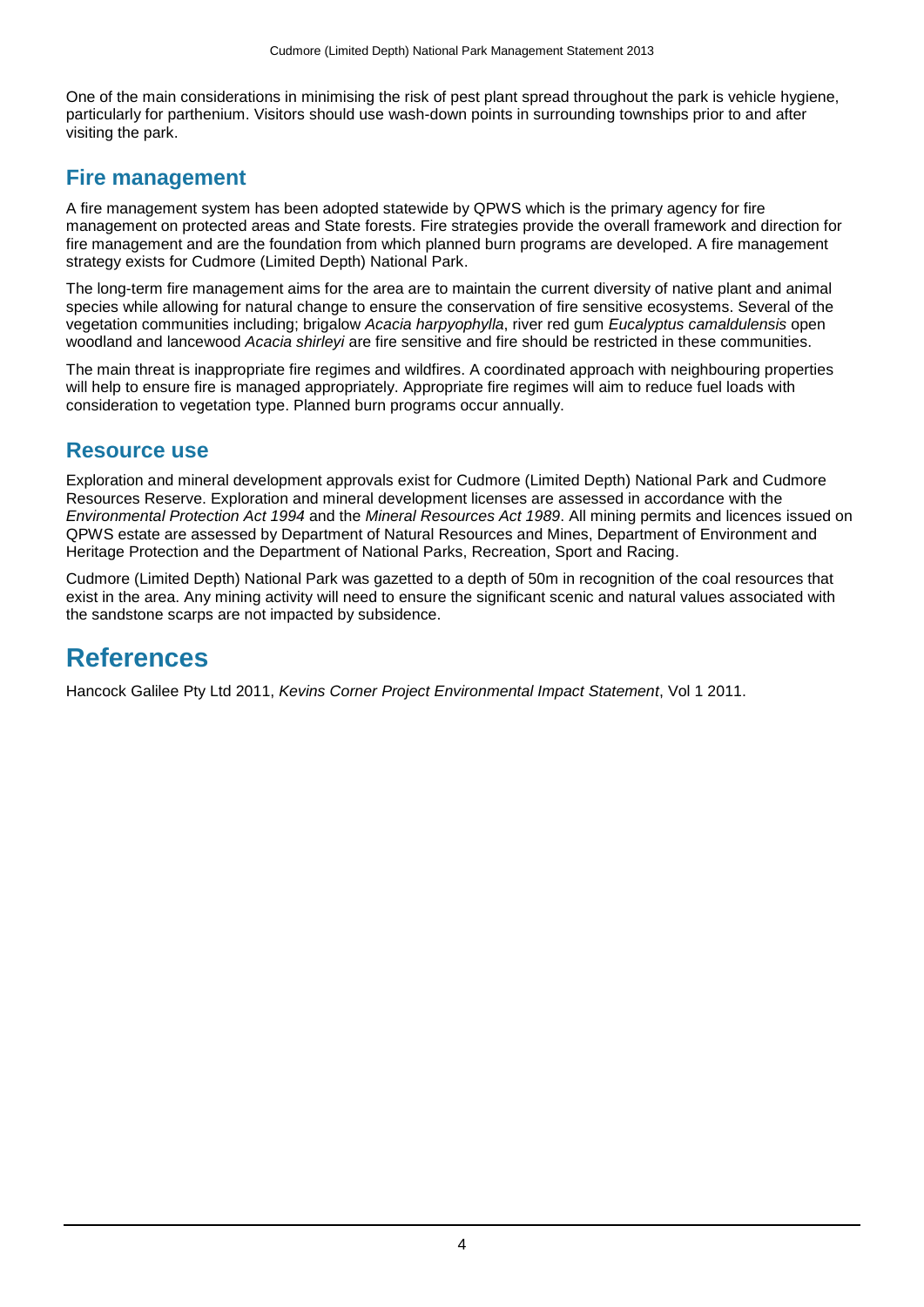# **Management directions**

| <b>Desired outcomes</b>                                                                                                                                                    | <b>Actions and guidelines</b>                                                                                                                                                                                                              |
|----------------------------------------------------------------------------------------------------------------------------------------------------------------------------|--------------------------------------------------------------------------------------------------------------------------------------------------------------------------------------------------------------------------------------------|
| <b>Natural values</b><br>The full range of naturally occurring                                                                                                             | A1. Monitor the impacts from natural processes, pests, fire and recreation. Use<br>the information to guide management decisions and amend current and<br>future plans and strategies.                                                     |
| biological diversity, ecological<br>processes and landscape dynamics<br>are maintained.                                                                                    | A2. Manage activities to be consistent with the high scenic landscape values.<br>A3. Review and implement pest management and fire management strategies                                                                                   |
| Plant species and communities and<br>animal species of significance are<br>protected.                                                                                      | when required.<br>A4. Manage the frequency and intensity of fire to maintain the regional ecosystem<br>composition, structure and ecological dynamics of all vegetation                                                                    |
| The composition and extent of<br>vegetation is maintained or increased.                                                                                                    | communities.<br>A5. Encourage and allow access for the implementation of research programs,<br>particularly those that will benefit conservation management.                                                                               |
| <b>Partnerships</b>                                                                                                                                                        | A6. Maintain relationships with neighbouring properties to ensure collaborative<br>management of fire and pests.                                                                                                                           |
| The effectiveness of future<br>management is strengthened through<br>cooperative partnerships.                                                                             | A7. Build relationship with Traditional Owners to maintain cultural connections<br>and ensure appropriate measures are taken to protect known sites and<br>areas.                                                                          |
| <b>Traditional Owners are actively</b><br>involved in the management of the<br>area.                                                                                       | A8. Continue to build relationships with the neighbours, visitors and interest<br>groups to improve knowledge of the management area, and to highlight its<br>significance to the region and gain support for park management initiatives. |
| <b>Tourism and visitor management</b>                                                                                                                                      | A9. Promote minimal impact and safe walking and camping practices.                                                                                                                                                                         |
| The park provides a range of<br>recreational and tourism activities<br>which highlight its special character<br>and complements other local and<br>regional opportunities. | A10. Develop cooperative liaison with user groups to ensure that the park is<br>promoted in a manner appropriate with the level of services and facilities<br>provided.                                                                    |
| Recreation and tourist access and<br>facilities on the national park<br>complement the natural setting and do<br>not compromise natural and cultural<br>values.            |                                                                                                                                                                                                                                            |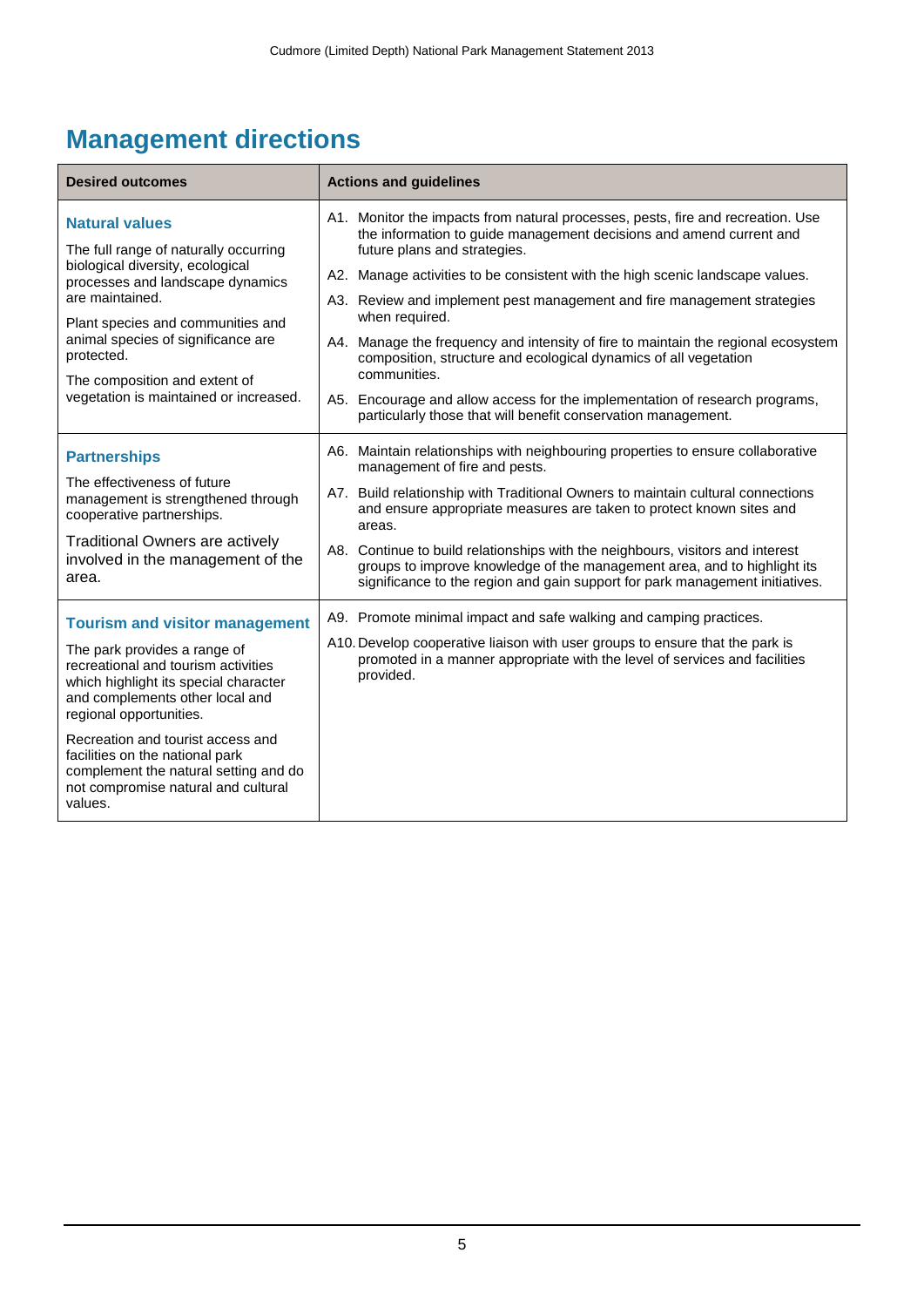# **Tables – Conservation values management**

#### **Table 1: Endangered and of concern regional ecosystems**

| <b>Regional</b><br>ecosystem | <b>Description</b>                                                                                 | <b>Biodiversity</b><br>status |
|------------------------------|----------------------------------------------------------------------------------------------------|-------------------------------|
| 10.3.13                      | Melaleuca fluviatilis and/or Eucalyptus camaldulensis woodland along watercourses                  | Of concern                    |
| 10.3.14                      | Eucalyptus camaldulensis and /or E. coolabah open woodland along channels and on<br>floodplains    | Of concern                    |
| 10.3.27                      | Eucalyptus populnea open woodland on alluvial plains                                               | Of concern                    |
| 10.7.5                       | Eucalyptus thozetiana open woodland on scarps and on pediments below scarps                        | Of concern                    |
| 10.9.3                       | Acacia harpophylla and/or Eucalyptus cambageana open woodland to woodland on Mesozoic<br>sediments | Endangered                    |

#### **Table 2: Species of conservation significance or at the limit of their distribution**

| <b>Scientific name</b>    | <b>Common name</b> | <b>Nature</b><br><b>Conservation Act</b><br>1992 status | <b>Environment Protection</b><br>and Biodiversity<br><b>Conservation Act 1999</b><br>status | <b>Back on Track</b><br><b>status</b> |  |  |  |
|---------------------------|--------------------|---------------------------------------------------------|---------------------------------------------------------------------------------------------|---------------------------------------|--|--|--|
| <b>Plants</b>             |                    |                                                         |                                                                                             |                                       |  |  |  |
| Corymbia clandestina      | ÷                  | Vulnerable                                              | Vulnerable                                                                                  | Low                                   |  |  |  |
| <b>Animals</b>            |                    |                                                         |                                                                                             |                                       |  |  |  |
| Acanthophis antarcticus   | common death adder | Near threatened                                         | $\overline{\phantom{a}}$                                                                    | <b>Medium</b>                         |  |  |  |
| Phascolarctos cinereus    | koala              |                                                         | Vulnerable                                                                                  | Low                                   |  |  |  |
| *Chalinolobus picatus     | little pied bat    | Near threatened                                         | $\overline{\phantom{a}}$                                                                    | Medium                                |  |  |  |
| Ctenotus capricorni       |                    | Near threatened                                         | $\overline{\phantom{a}}$                                                                    | Medium                                |  |  |  |
| *Geophaps scripta scripta | squatter pigeon    | Vulnerable                                              | Vulnerable                                                                                  | Medium                                |  |  |  |

\* highly likely to be present

#### **Table 3: Species listed in international agreements**

| <b>Scientific name</b> | <b>Common name</b>            | <b>Bonn</b> | <b>CAMBA</b> | <b>JAMBA</b> | <b>ROKAMBA</b> |
|------------------------|-------------------------------|-------------|--------------|--------------|----------------|
| Apus pacificus         | ü<br>ü<br>fork-tailed swift   |             | ü            |              |                |
| Ardea ibis             | ü<br>ü<br>cattle egret        |             |              |              |                |
| Ardea modesta          | ü<br>ü<br>eastern great egret |             |              |              |                |
| Haliaeetus leucogaster | white-bellied sea-eagle       |             | ü            |              |                |
| Hirundapus caudacutus  | white-throated needletail     |             | ü            | ü            | ü              |